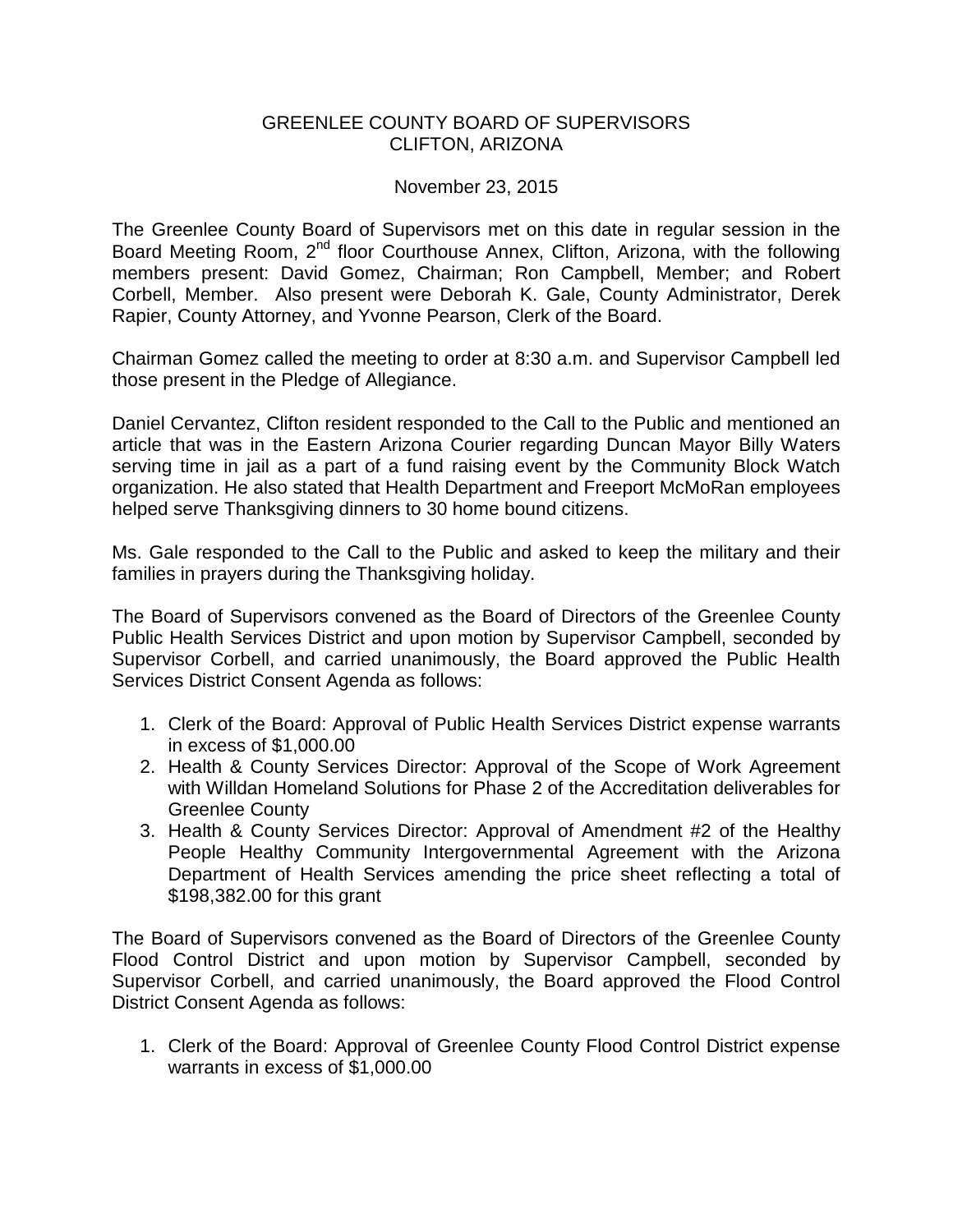BOARD OF SUPERVISORS MINUTES NOVEMBER 23, 2015 Page **2** of **5**

The Board reconvened into regular session.

Ákos Kovach, Economic Development Coordinator, updated the Board on the Growing Greenlee plan and status. He reviewed the original Growing Greenlee goals stating that networking opportunities have been greatly expanded and referenced the success of recent Chamber of Commerce Mixers. He also stated that as a result of a completed Greenlee County Asset Inventory a Dollar General store is being built in Greenlee County. A World Class Customer Service series of classes were offered to assist local businesses train their frontline employees in customer service to help attract and improve business. The Tourism Council has presented several workshops that help to determine what Greenlee County has to offer locally and how to expand on those assets. He reported that 700 persons attended the Colors of Copper Art festival which was a great success.

Upon motion by Supervisor Campbell, seconded by Supervisor Corbell, and carried unanimously, the Board approved the Consent Agenda:

- A. Clerk of the Board: Approval of minutes to previous meeting 11/03/2015
- B. Clerk of the Board: Approval of expense warrants in excess of \$1,000.00 Voucher 1044; 1045; 1047
- C. Chief Finance Officer: Approval of General Fund loans in the amount of \$22,737.56 to be reimbursed upon receipt of funds: Fund 800 - \$22,737.56
- D. County Sheriff: Approval of Employee Transaction Forms: T. Reynolds, Deputy Sheriff; and Benjamin Ford, Deputy Sheriff
- E. Clerk of the Board: Appointment of Betty Freeman Swesey as a member of the Greenlee County Library System Board
- F. Clerk of the Board: Approval of a Letter of Support for the Javelina Chase Bicycle Event and use of County roads to the Arizona Department of Transportation and approval of a \$2,000 sponsorship for the event
- G. Superior Court Judge: Approval of the AZTEC Field Trainer Grant Application in the amount of \$25,000.00 for fiscal year 2015/2016
- H. County Sheriff: Approval to purchase 6 handheld radios to be used by Detention Officers at the Jail from Motorola Solutions in an amount not to exceed \$15,705.50 to be paid with budgeted general funds
- I. County Recorder: Approval of Employee Transaction Form S. Cuthbertson, Part time Administrative Assistant
- J. Public Works Assistant Manager: Approval of the Empire Equipment Management Agreement for equipment maintenance for a two year term beginning November 1, 2015 through October 31, 2016
- K. Clerk of the Board: Approval of the Intergovernmental Agreement with Pima County for Restoration to Competency Services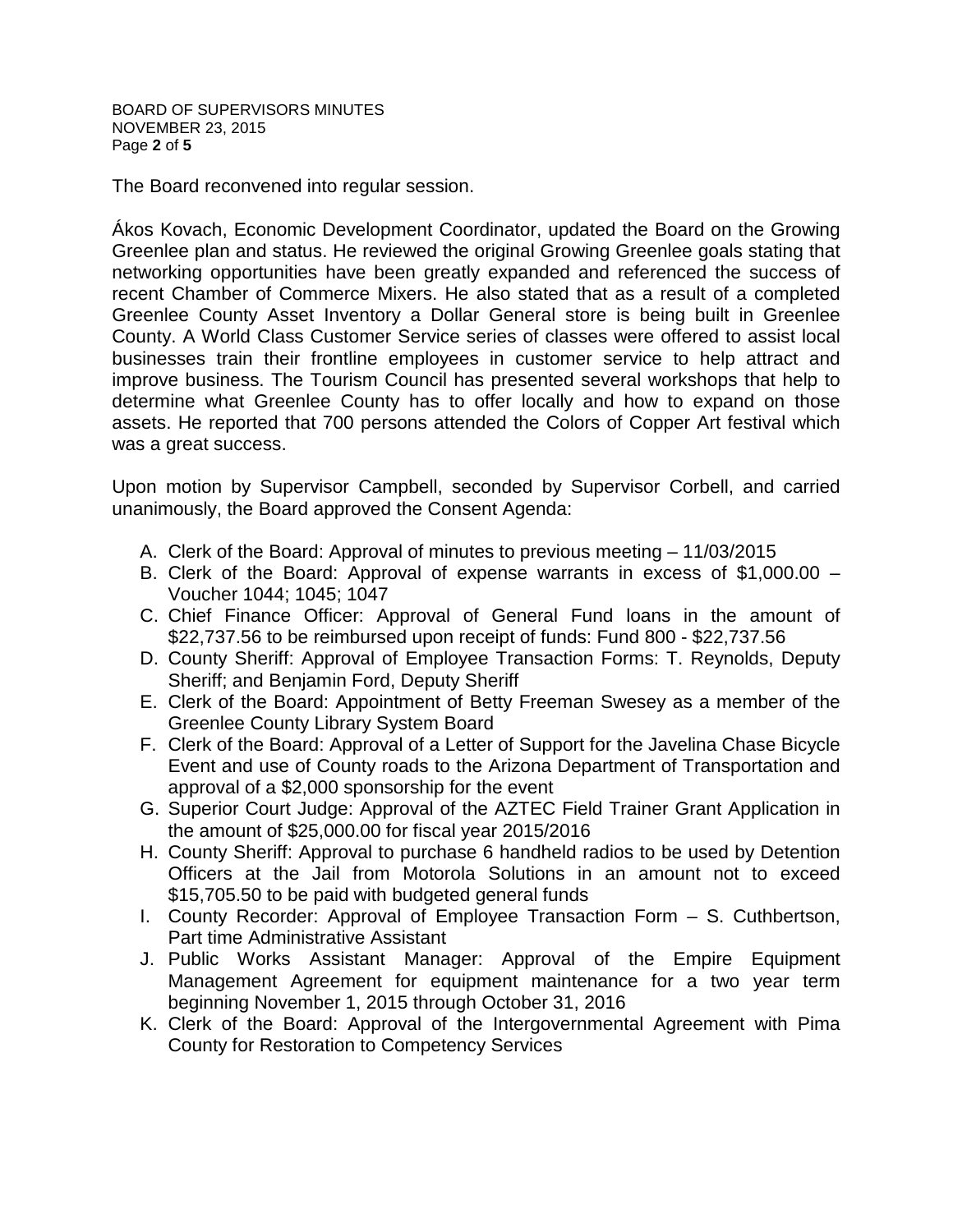BOARD OF SUPERVISORS MINUTES NOVEMBER 23, 2015 Page **3** of **5**

John Lieberenz, Javelina Chase Coordinator, requested to speak to item F. of the Consent Agenda and thanked the Board for their support of the Javelina Chase and use of the Airport for the Criterion that will be held there in conjunction with the Javelina Chase. The Board thanked Mr. Lieberenz for all his efforts in making this event bigger and better every year.

The Board convened into Work Session regarding the Duncan Annex. Ms. Gale and Philip Ronnerud, County Engineer, explained the different options for constructing the replacement Annex. Frank Slingerland with BWS Architects attended the work session telephonically and also explained the different options of construction including Design Build, Force Account, Qualification Based Selections, and Construction Manager at Risk. Ms. Gale stated that at this point in time the Board needs to approve the development of a scope of work and negotiations, the County Attorney needs to review types of construction allowed by statutes, and the design needs to be revisited to ensure needs are still current. She stated that funding has been set aside and those funds are excludable from the expenditure limitations. The Board directed Ms. Gale to move forward and begin the process for replacing the Duncan as soon as possible.

The Board reconvened into regular session.

Upon motion by Supervisor Corbell, seconded by Supervisor Campbell, and carried unanimously, the Board approved moving forward with the replacement of the Duncan Annex.

The Board convened into Work Session regarding the Greenlee County Floodplain Ordinance. In response to questions raised at a previous Work Session regarding the Floodplain Ordinance, Mr. Rapier stated that there is no authority for the County to assist with elevation delineations and that fees can be charged for administrative purposes only. He also stated that there is no authority to allow the County to contract with a surveyor to do surveys on private property. This could put the County in a third party participant liability and the potential for becoming a mediator. The County can provide a list of area surveyors to property owners without any recommendations. It is the property owner's responsibility to hire whomever they choose to do the surveying and pay for it. Mr. Ronnerud will revise the Ordinance and bring back to the Board for approval.

The Board reconvened into regular session.

Upon motion by Supervisor Campbell, seconded by Supervisor Corbell, and carried unanimously, the Board tabled the request to approve a revised Floodplain Ordinance to a future meeting.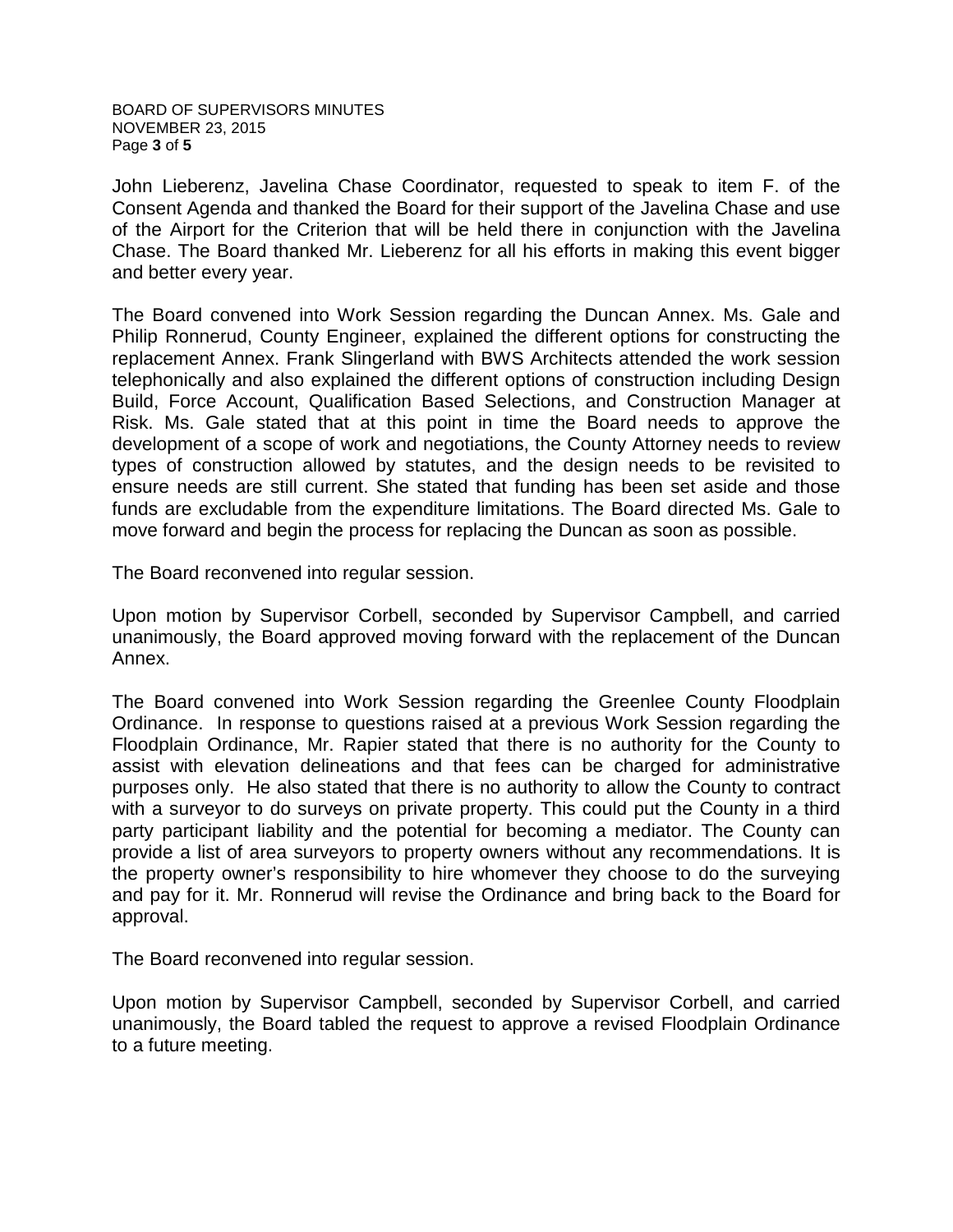BOARD OF SUPERVISORS MINUTES NOVEMBER 23, 2015 Page **4** of **5**

The Board convened into Work Session regarding the Equal Footing Class Action. Representative Mark Finchem and George Wentz, Attorney, Davalin Law Firm, were in attendance telephonically. Mr. Rapier opened discussion reviewing the history of the class action in question. He expressed concerns that if this lawsuit is filed Greenlee County could stand to lose \$750,000 in PILT (Payment in Lieu of Taxes) revenue, which is already a struggle to keep appropriated by the federal government, and that under the current constitutional and Enabling Act scheme and if the state was successful as a result of the lawsuit, the County would no longer receive PILT funding. He also has questions about how land would be sold. He expressed that he is hesitant to recommend Greenlee County become a part of the lawsuit and that it is premature to draft a letter of support for funding the lawsuit.

Mr. Wentz, explained his reasons for drafting the lawsuit stating that western states are not being treated equal to eastern states concerning land issues. He explained sovereignty and reviewed the history of ordinances and amendments to the US Constitution dating from the 1700's as well as the Enabling Act.

The Board reconvened into regular session.

The Board discussed approving a Letter of Support to the Board of Commissioners of Idaho County, Idaho, for the filing of a lawsuit against the United States Department of Agriculture (United States Forest Service) and United States Department of the Interior (BLM) on behalf of counties throughout the West and funding support in the amount of \$5,000 not to be paid out until a minimum of 100 additional Letters of Support have been obtained by Idaho County. Only seven letters of support have been provided as of this date from other counties across the west. Supervisor Corbell stated that the split estate for ranchers issue needs to be addressed and that he is in favor of supporting the letter of support. Supervisors Gomez and Campbell stated that they will wait until more information comes out in the brief regarding this issue that will be filed on December  $9<sup>th</sup>$ . Upon motion by Supervisor Corbell, seconded by Supervisor Campbell, and carried unanimously, the Board tabled the request to a future date in January.

Ms. Gale reported the following:

- At a special session, the legislature approved \$9.3 million appropriation for the special election in May regarding the state education payment.
- The County Supervisors Association legislative proposals have been assigned a folder at the legislature
- The Arizona Association of Counties board has approved a platform for elected officials salary increase in incremental amounts of 2.5%

The Calendar of Events was reviewed.